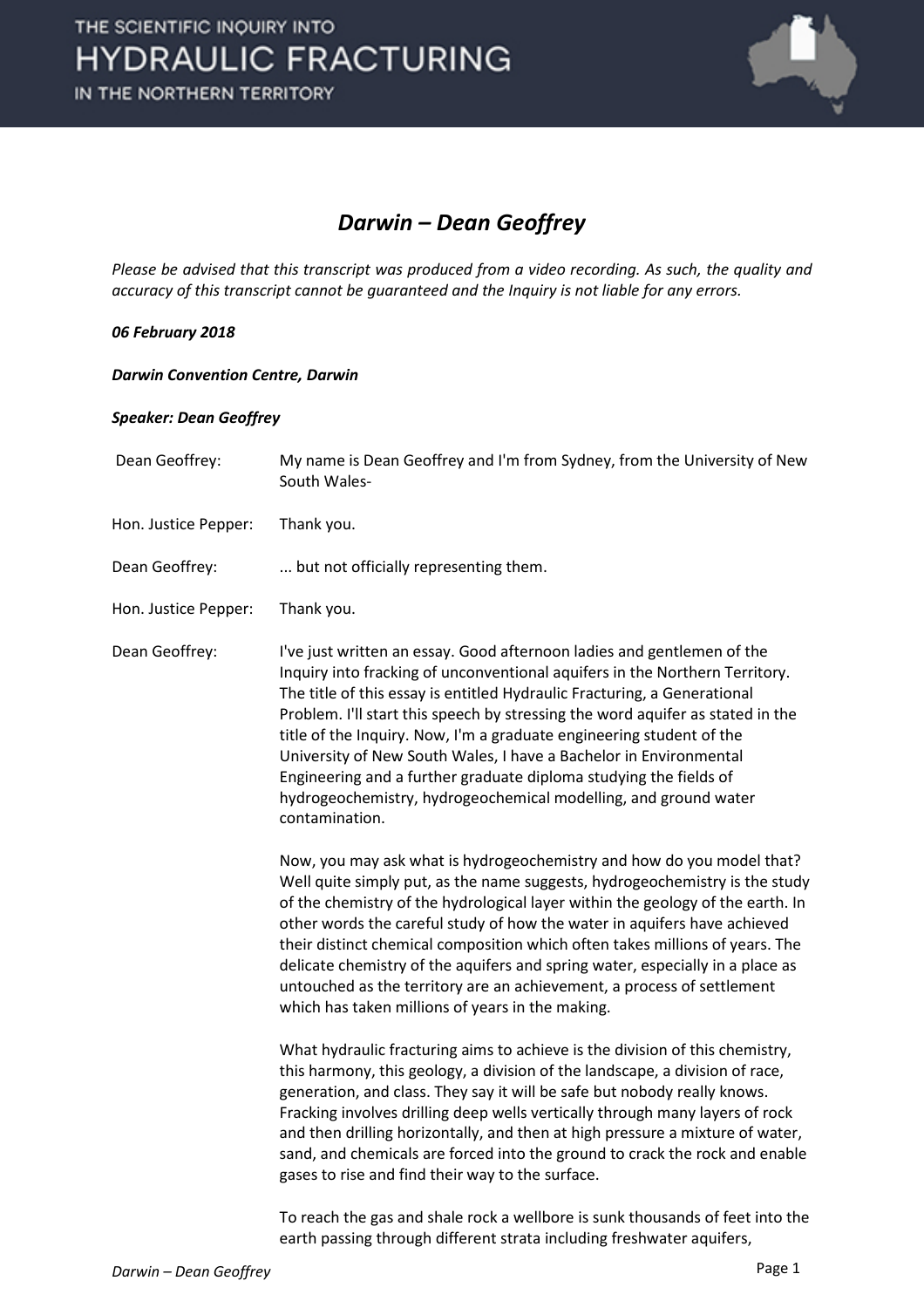

sandstone, and siltstone, down to the shale or coal beds. To access these fossil fuels thousands of gallons of water with chemicals and silica is blasted horizontally into the layer and a pressure so high it could chip the paint off a car, a process called hydraulic fracturing.

Now, what a lot of investigation into the effects of hydraulic fracturing fails to do is to look into this effect on the groundwater table, and more importantly the chemical composition of ions at varying depths within the groundwater layers. You see, each metre below the surface the aqueous chemistry is always different from the metre that proceeded it. There is a very delicate balance of carbonates, sulphates, nitrates, oxygenated ions, and ions as metals including magnesium, calcium, iron, copper, zinc, to name a few. All of which rise to the surface through natural springs, which in turn nourish the biology on the surface which is not just us humans.

Now, as one would assume with such a complex matrix of carbonates and metallic ions underground, surely harmful ions exist in the groundwater table too, and yes, of course this is the case. At lower depths, trapped in denser geological layers, we find the heavier metallic ions such as cadmium, lead, mercury, barium, and semi-metals such as arsenic. Now, what hydraulic fracturing inevitably does is create definable pathways for these different minerals and ions to travel and mix via disrupting the natural in situ state of the groundwater and geological layers. It does this even in the original drilling stage.

I haven't even mentioned the risks of pouring persistent chemicals and biocides at high pressure into a well, which cuts through various aquifers of pristine water. No, I'll start by just talking about the contamination that can occur by simply drilling a hole. Even connecting aquifers near the surface with the chemicals at lower depths can easily lead to arsenic poisoning of a groundwater table, please keep in mind in the Northern Territory all the aquifers lead to beautiful natural springs, which I myself enjoy the rejuvenating effects of due to the delicate chemistry of minerals in the water.

Now, arsenic contamination of groundwater is due to naturally occurring high concentrations of arsenic, in the deeper levels of groundwater, and when this is seeped into the more accessible layers of the aquifer. In 2007 a study found that more than 70 countries have been affected by arsenic poisoning of drinking and groundwater due to deep boring of wells. Water contaminated with arsenic typically contains arsenic acid in its derivatives. The aquifers and therefore the spring water is contaminated when these compounds are extracted from the underlying rocks that surround the aquifer. Arsenic acid tends to exist as oxygenated ions, and arsenous acid is not ionised. Here we can see the complexity of the presence of only one noted naturally occurring metallic ion and its allotropes within the ground layers and is the effect on biodiversity.

Just how easy are aquifers to contaminate? Well I'll refer to a recent article from Katherine Gregory at the ABC. The Department of Defence has released a report into the water quality of 12 sites around Australia located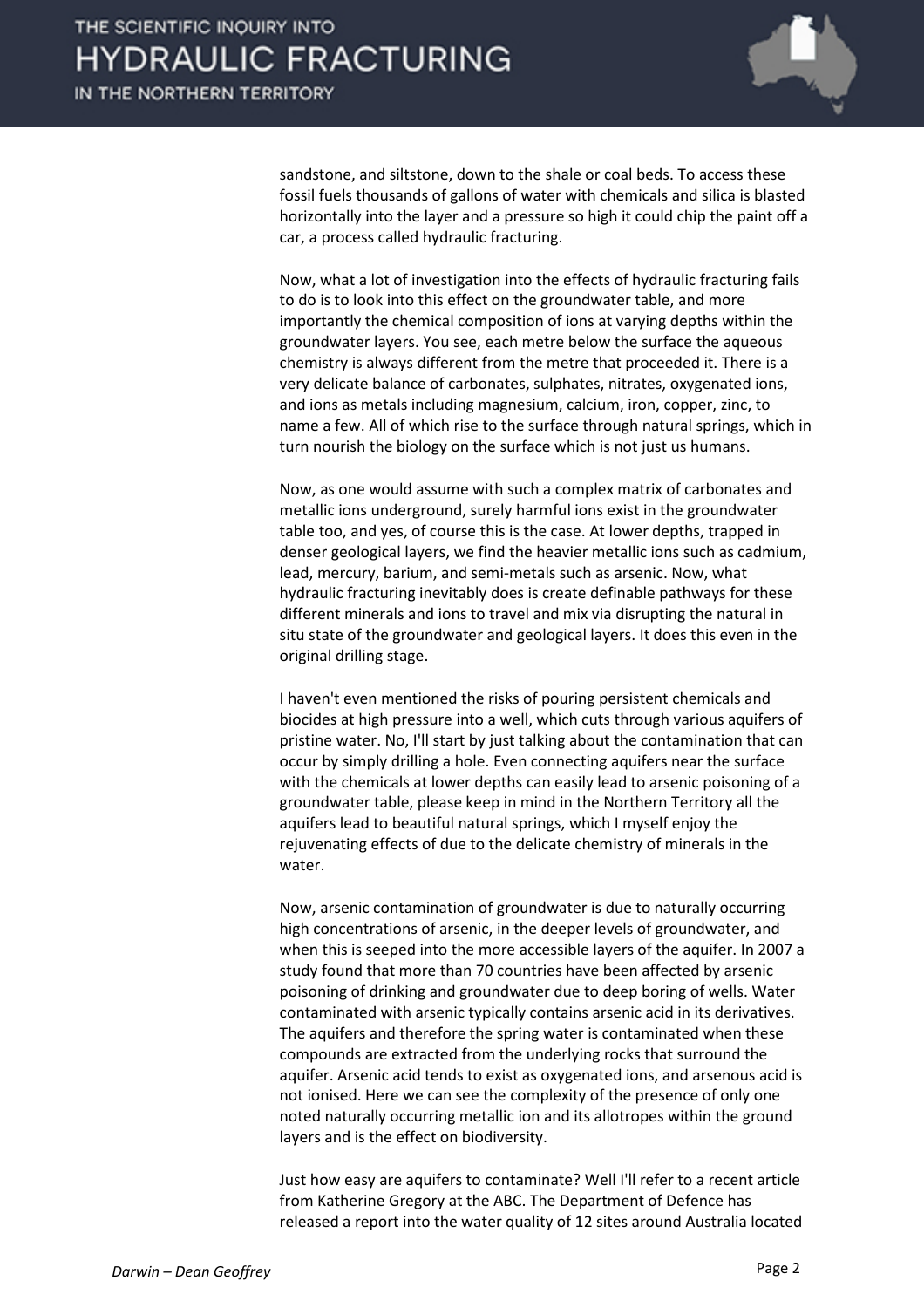IN THE NORTHERN TERRITORY



near contaminated Royal Australian Air Force bases. It is the second major round of investigations into the impact of the chemicals used in fire retardants at the bases. It comes long after residents in two Queensland towns were alerted to significant contamination of their groundwater, and 12 RAAF sites around Australia with the toxins Perfluorooctanesulfonic acid and Perfluorooctanoic acid used on the bases have eventually seeped into the groundwater. The preliminary sampling report looks at the residential groundwater and surface water at those sites and have found hazardous chemicals at levels exceeding safe environmental guidelines. The report shows groundwater or drinking water at the bases in Townsville, Garden Island, the West Australian coast, and Tindal near Katherine to exceed those levels. "It is a painstaking process to work out the potential of these chemicals," said Mr. McVay. 400 residents have launched a class action against defence because of declining property values in Queensland.

Again, this is caused by one or two chemicals that we released into the atmosphere. We're talking about fracking fluids, we're talking thousands of chemicals. We're talking toluene, benzene, you name it. Yeah, that was caused by just one or two chemicals. I was astounded upon arriving here in the NT for the second time, I was here 10 years ago with my father, and I learnt now that I can't go fishing and catch a barramundi in the Katherine River and eat it because it's poisoned, whereas I could do that 10 years ago with my father, but I can't do it with my son now.

Now, in understanding the fact that the geography of the Northern Territory is such that its aquifers are large, they are near the surface, they feed springs and natural rivers across the state. Also, noting the fact that certain factors such as size, interconnectivity, porosity, saturation levels, chemical composition, are all things which determine the flow rate in the groundwater underneath our feet. A recent report in the last issue of C-Tech Globe indicates that fracking seems to be associated also with elevated levels of arsenic in groundwater.

Now, creating large amounts of pressure underneath aquifers push heavy metals that have settled over millions of years, as well as methane gases and the synthetic chemicals used for lubrication in fracking, into waterways underneath the earth, which have been protected for millions of years, while destabilising the fragile subterranean landscape. Now, there are also many engineering factors that affect the safety of a well, with geology is just one of them. Porosity, permeability of the groundwater table, and not to mention the elevated pollution levels in rivers and streams because wastewater treatment facilities cannot cope with the disposal of used hydraulic fracturing fluids, as we've seen in the Pilliga State Forest, where they are releasing it back into the environment now.

Another point to consider is the social conflictivity that fracking is awakening in several parts of the nation and the globe, and also the right for local population to maintain their traditional way of life and recognise their duty to protect the land as did their ancestors. If the argument is stability of gas supplies in this country, I refer to a line from the AWU National Secretary, Daniel Walton, who said it was, "A disgrace ordinary families were being lied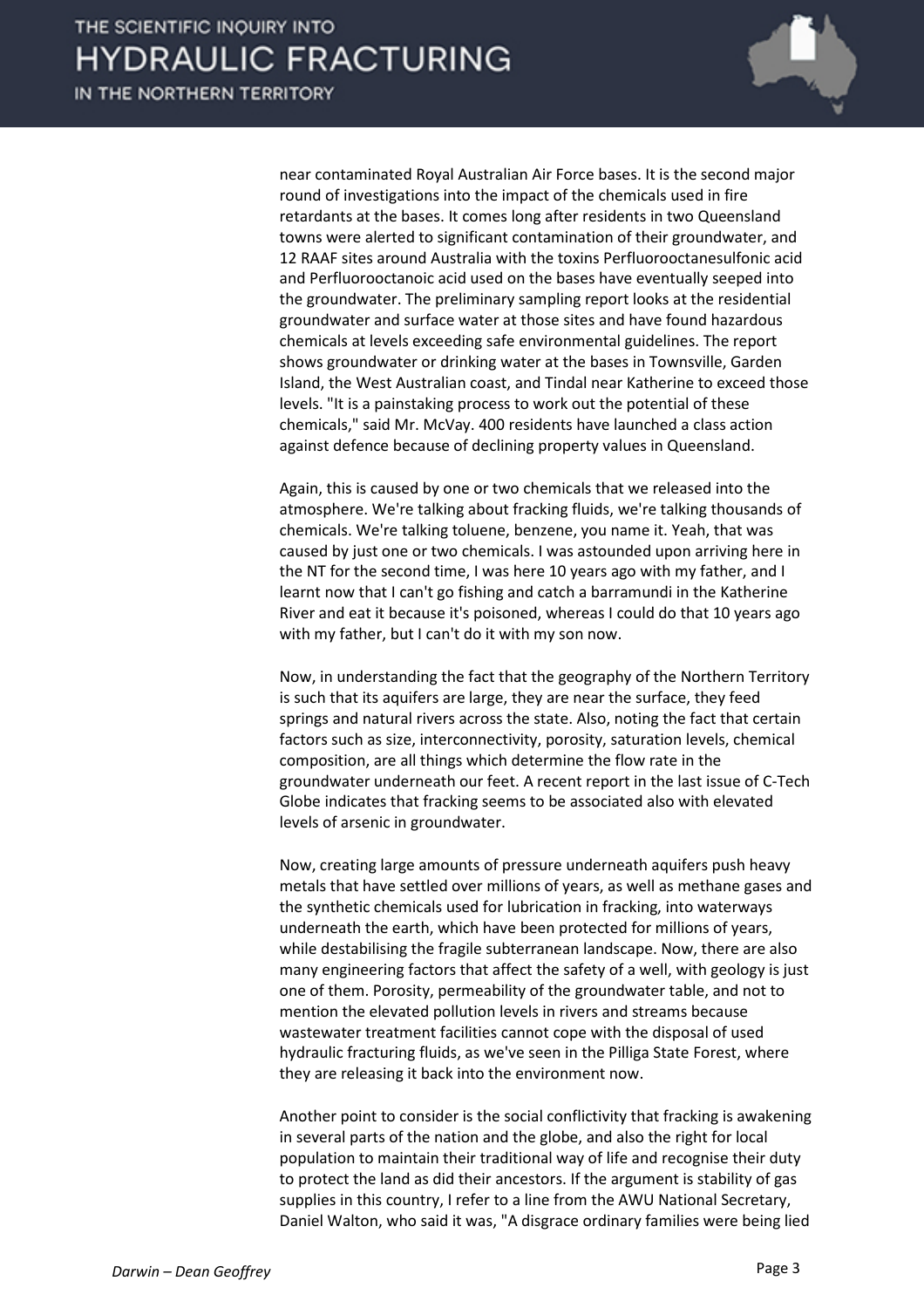

to simply because the federal government is too gutless to pull a handful of multinational gas exporters back into line." By allowing exporters to ship Australia's natural gas to foreign markets without restriction, the federal government is hammering average working families from multiple angles, hence the position that we need this to secure our gas futures, when, as I've stated, a lot of that is controlled by gas exports. There really is no need to unconventionally fracture this pristine landscape, it merely does come down to short-term profits, and that's pretty evident.

I remember at other sites around this nation and across the world, high concentrations of methane and ethane in drinking and surface water in close proximity to wells. A recent study has found that under certain conditions the chemical laced water used in hydraulic fracturing can migrate through fractures and faults up to overlying aquifers in as little as 10 years. The study done by hydrogeologist, Dr. Tom Myers and published in the peer reviewed Groundwater, raises renewed questions about the potential for hydraulic fracturing to fundamentally alter shale rock formations and the hydrogeologic cycle in ways that could affect freshwater drinking supplies.

There are not only concerns, there's evidence that improperly sealed, unsealed, or abandoned drilling wells, as well as naturally occurring fractures and faults offer a path to connect gas bearing shale layers with overlying freshwater aquifers. A common response by the oil and gas industry to this concern is that upward migration of deep thermogenic methane gas and chemicals used in the fracturing process is impossible due to layers of impermeable rock that prevent such movement. The problem is the industry offers little to no data to support this argument. While the ability of shale to transmit fluids, noting its permeability, is about 1000 times less than that of sandstone, the entire process of hydraulic fracturing is to increase the permeability of these rocks to allow gases and ions to travel easier upwards in direction of the pressure.

Paul Rubin, a hydrogeologist from the US said savvy companies often target such fractures and porous stones in the land. Gas companies are integrating preexisting fractures, when they put in horizontal drilling wells they go perpendicular to those fractures to maximise the number of fractures they go through and the gas potential. He states that the low porosity of the shale and coal beds themselves could accelerate this movement of fluids. Now, up to a third of the fluids used in hydraulic fracturing will resurface as naturally occurring and extremely salty brine or produced water, so a third of the water that goes in the ground will come back to the surface, two thirds will stay in the ground. The high amounts of the resulting wastewater from the fracturing process has raised its own challenges around disposal and treatment of water, as well as the potential for water contamination from spills. Essentially what we want to do is take the most pristine water out of the ground, mix it with chemicals, bring it back out of the ground and then store that on top of the land for the next large rain to come and spread it around.

Excuse me. It is the water underground that is my focus. Brine has been found more than 1000 metres above its evaporative source, suggesting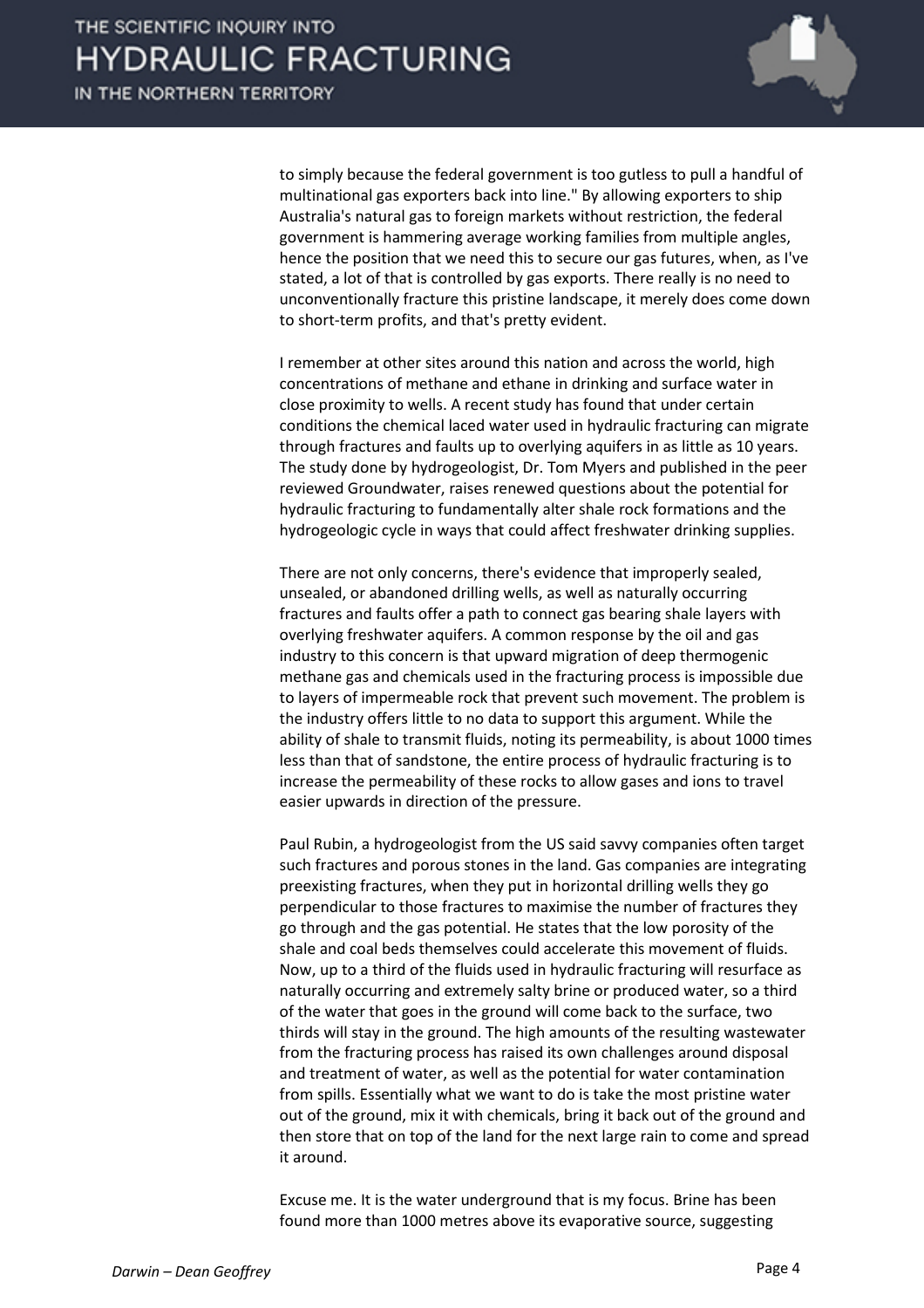

evidence of upward movement. The question is how quickly this movement occurs and how the fracking process might affect the rate. Dr. Myers, the same hydrogeologist states, "Fracking shale moves water that could meet up with naturally occurring fractures in sandstone and result in faster movement to the surface aquifers." To determine this, he created five conceptual models to test different parameters and the flow rate from the Marcellus shale project. These models deal with the natural upward movement of brine.

Under certain circumstances Myers found that the pressure induced by hydraulic fracturing combined with the changes to the fractured shale and the presence of a fault could mean that fluids migrate upward from shale to aquifers in as little as 10 years. Myers summarised his results, "You change the properties of the shale, you change the flow of the system. If the fractured shale between each of the wellbores almost connects, you end up with a system of several orders of higher conductivity, you end up increasing the flow rate."

Other hydrologists, like Rubin in the US, are concerned about not just fractures and faults, but the potential for water contamination through drilling well casing failures. "It is not if but when it will happen, and it will happen," he states. His studies have focused on documented cases of cement and steel casing problems, and the relatively short lifespans, usually 100 years, of the casings compared with the million year lifespan of the aquifers that they are supposed to protect. Well casing will degrade, and even if that does not end up being a problem, the fracturing process itself will result in cracking of the cement sheath. Also, a lot of these wells are in seismically active areas and ground motion and shaking will themselves crack the sheath.

In 2005 it was reported in a US EPA document with statements explaining that the fracking fluids migrated unpredictably through different rock layers and to greater distances than previously thought. In as many as half of the cases studied in the United States, it found that as much as a third of injected fluids, benzene in particular, remained in the ground after drilling and will likely be transported by groundwater. In several states where hydraulic fracturing is occurring many of the chemicals used and their concentrations remain unknown, protected through a legislation as propriety trade secrets. This legislation was later traced to a model bill sponsored by ExxonMobil.

Myers cautioned that until more data is collected on the way that hydraulic fracturing affects the hydrogeologic cycle, the process should not occur in sensitive or highly populated areas. The Northern Territory, ladies and gentlemen, is one of those sensitive areas. Rubin thinks that what is already known about well casing failures is enough to put a hold on unconventional drilling. Why would anyone risk our aquifers for a few years of profits?

Thank you very much for your time.

Hon. Justice Pepper: Thank you very much. Do we have any ... Yes, Professor Hart?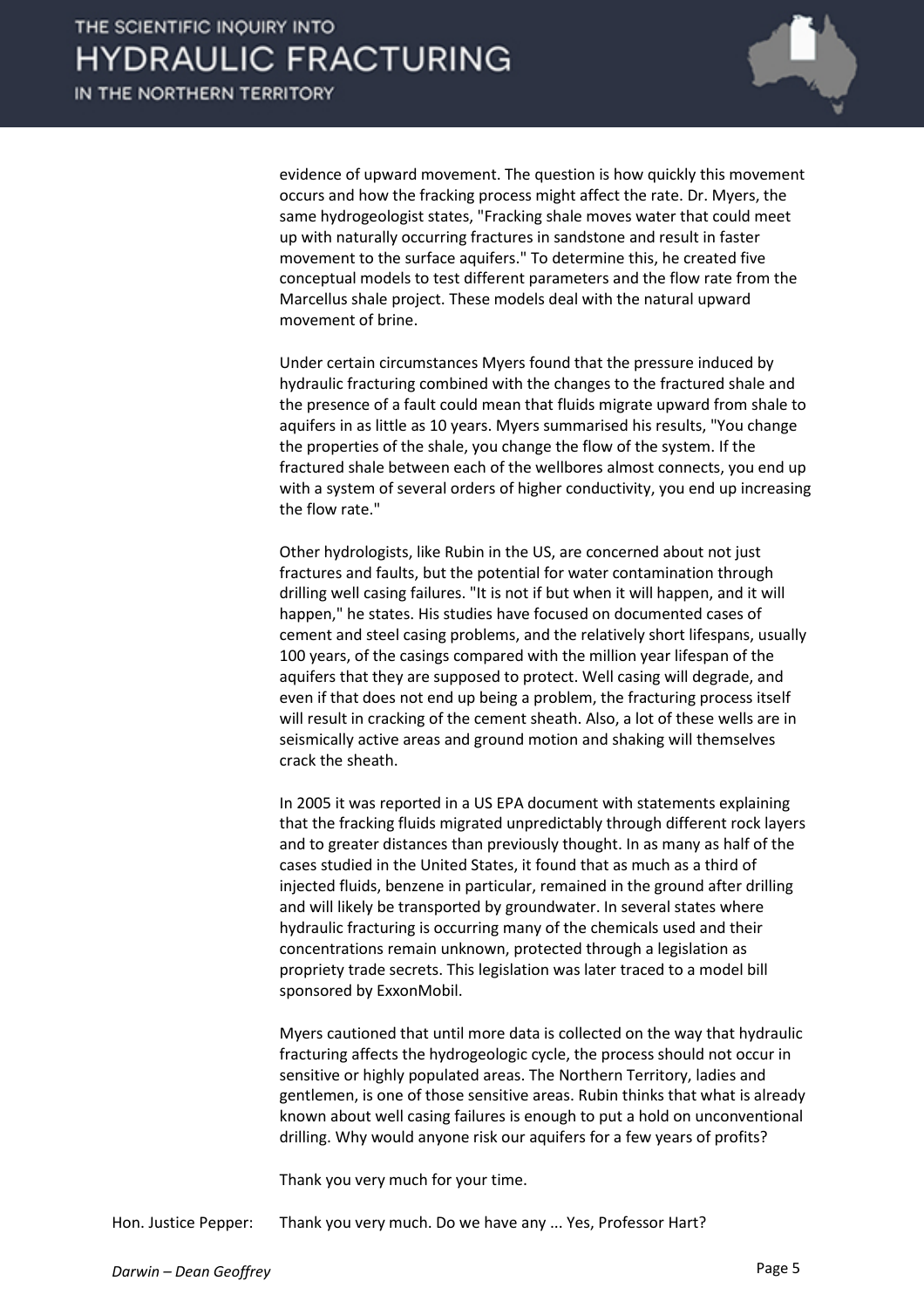# THE SCIENTIFIC INQUIRY INTO **HYDRAULIC FRACTURING**

IN THE NORTHERN TERRITORY



| Prof. Barry Hart:    | Thank you for mentioning the Myers paper, we're well aware of that, it's<br>referenced here. 2012, it's relatively old now in terms of where things have<br>progressed. I want to ask you if you'd actually read the draft report?                                                                                                                                                                                                                                                                                                                                                                                                                                                                                                             |
|----------------------|------------------------------------------------------------------------------------------------------------------------------------------------------------------------------------------------------------------------------------------------------------------------------------------------------------------------------------------------------------------------------------------------------------------------------------------------------------------------------------------------------------------------------------------------------------------------------------------------------------------------------------------------------------------------------------------------------------------------------------------------|
| Dean Geoffrey:       | I read it about a month ago, I've been working at sea the last three weeks.                                                                                                                                                                                                                                                                                                                                                                                                                                                                                                                                                                                                                                                                    |
| Prof. Barry Hart:    | Okay, so you would've seen-                                                                                                                                                                                                                                                                                                                                                                                                                                                                                                                                                                                                                                                                                                                    |
| Hon. Justice Pepper: | Good, thank you.                                                                                                                                                                                                                                                                                                                                                                                                                                                                                                                                                                                                                                                                                                                               |
| Prof. Barry Hart:    | You would've seen there that we did a heck of a lot of investigation, a lot of<br>evidence in terms of the potential  A number of the pathways you<br>mentioned, we've analysed those. Leaky wells in particular, surface spills,<br>possibility of interaction with faults. Do you agree or disagree with what<br>we've put down?                                                                                                                                                                                                                                                                                                                                                                                                             |
| Dean Geoffrey:       | I believe that unconventional fracking, as it stands, is highly unnecessary. I'm<br>talking from a-                                                                                                                                                                                                                                                                                                                                                                                                                                                                                                                                                                                                                                            |
| Prof. Barry Hart:    | That's different. That's different.                                                                                                                                                                                                                                                                                                                                                                                                                                                                                                                                                                                                                                                                                                            |
| Hon. Justice Pepper: | Hang on, just let him finish. Thanks.                                                                                                                                                                                                                                                                                                                                                                                                                                                                                                                                                                                                                                                                                                          |
| Dean Geoffrey:       | I'm talking from a generation below, I was born in 1986, and when we look<br>at the state of the world we believe that there's enough pollution, there's<br>enough plastic in the ocean, there's enough poisoned rivers, there's enough<br>of the Amazon that's been deforested. The way I see it, the only benefit in<br>any of this is a short-term profit for some gas companies, there is no any<br>other benefit across the state for the aboriginal communities, the<br>Indigenous owners of the land, tourism operators. There's no benefit for<br>anyone, for any life, plant, animal, human that enjoys swimming, there is no<br>benefit other than a short-term profit.                                                              |
|                      | The question I want to leave to you is this is really the last place in Australia<br>I'm not from here, I'm from Sydney, and I've come to the Northern<br>Territory for this reason, because it's a territory and because it's the final<br>place where I believe Australia can make a stand and we can make our own<br>rules and our own regulations. I've just seen it too many times that you say<br>yes to fracking and a whole bunch of problems follow, because at the end of<br>the day, what we're doing is we can predict it and put as many regulations<br>as we want, but the very nature of what we're doing is blasting at high<br>pressure, poisons into the ground, into the water table that find their way to<br>the surface. |
|                      | I don't see any reason, at all, why any sort of unconventional<br>Unconventional is the main word, and we're dealing with a state which has a<br>whole lot of porous, interconnected aquifers. We don't know who are these<br>companies, are they Australian companies? Chinese companies? We're<br>going to sell out the state just for a short-term profit, potential short-term<br>profit. That's where I stand. I agree on the hard work you've done in the<br>summary of the draft of the final report, but that's where I stand.                                                                                                                                                                                                         |